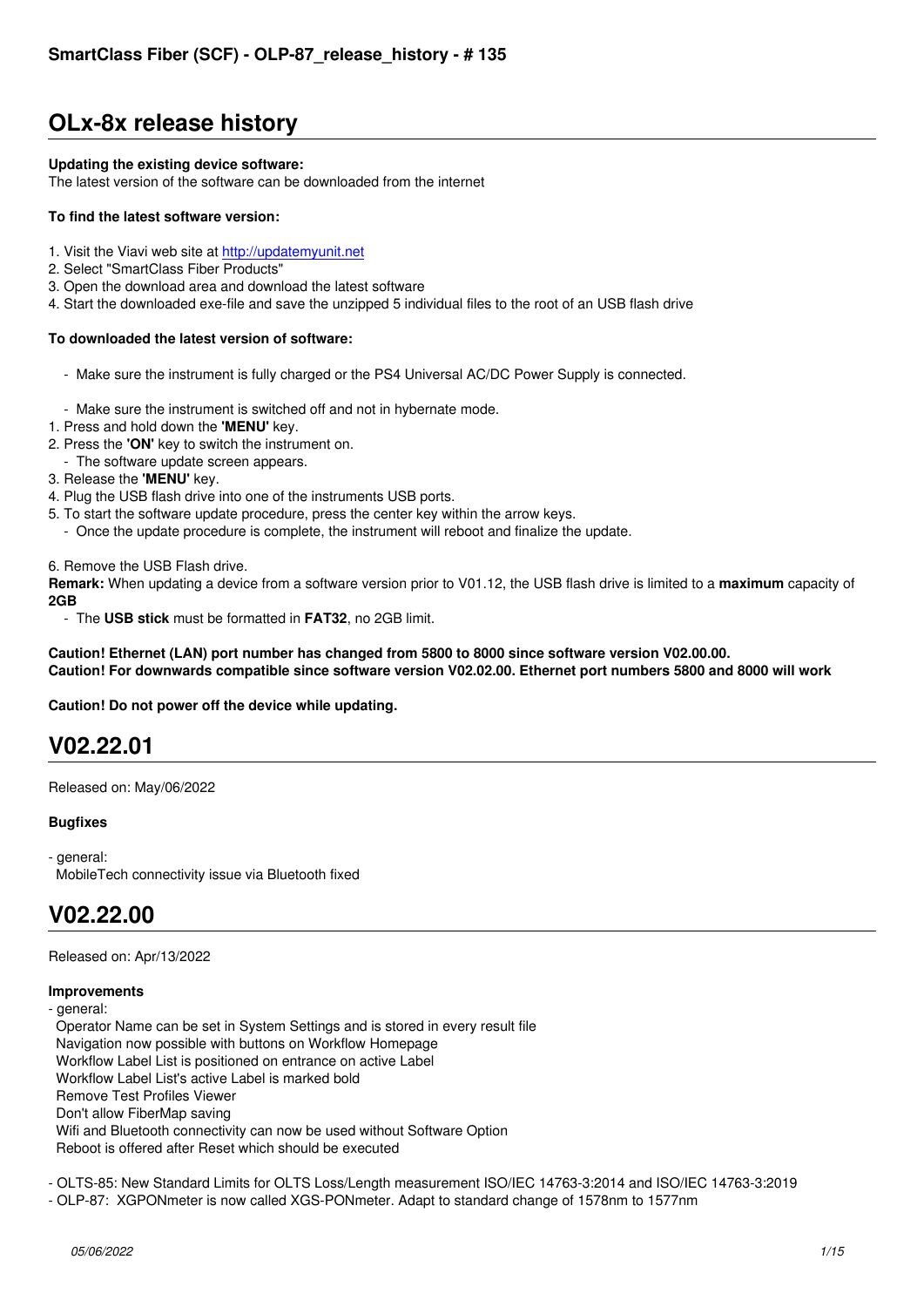#### **Bugfixes**

#### - general:

Title Text in some older measurement applications was disrupted

Delete storage result index when project is deleted

Wifi Icon was not shown in some apps correctly

 Measurement storage view in inspection app had an issue with display of test profile name also column was not wide enough Measurement applications could been unresponsive in some cases when a list menu was empty

#### OLTS-85:

- Switching sound on after sound was switched of didnt work for applications that play a sound while measuring.

### **V02.20.06**

Released on: Jan/18/2022

#### **Improvements**

- general: Disable special characters input for FiberID that J-Reporter cant handle /:\*?\"<>|
- For OLP-87 NGPON2 the standard setting was changed from THz to wavelength in nm.

#### **Bugfixes**

OLP-87 NG-PON2:

- UI now shows upstream wavelength range and not only expected wavelength.

Also the Downstream channels are now named ch1 to chx and not OLT 1 to OLT x.

### **V02.20.04**

Released on: Dec/17/2021

#### **Bugfixes**

MPOLP-85, MPOLP-85P, MPOLS-8x, MPOLS-8xP, OLTS-85, OLTS-85P: - Labels with leading or trailing spaces were not shown when reading the label list

### **V02.20.03**

Released on: Dec/09/2021

#### **Bugfixes**

MPOLS-85: - Change of Output Power Level at 1550nm after Standby

### **V02.20.00**

Released on: Nov/17/2021

#### **Features/Refinements:**

OLTS-85 and MPOLP-85:

- Create Workflow Project with Labellists through J-Reporter. Also possible from csv file imported by J-Reporter
- Support for IEC 61280-4-5 with MPOLS-84/85 and MPOLP-85. Limits are calculated according to the given parameters.
- Display of the currently selected test in Labellist was not visible very well

#### **Bugfixes**

OLTS-85:

- potentially wrong Wavelengths were displayed in inactive Test Configurations Fiber Loss coefficient
- Scrolling to the top or bottom and beyound was almost unusable with bigger list views (Labellist, Project List,..)
- Scrolling in Labellist never show the expanded Labels test in the view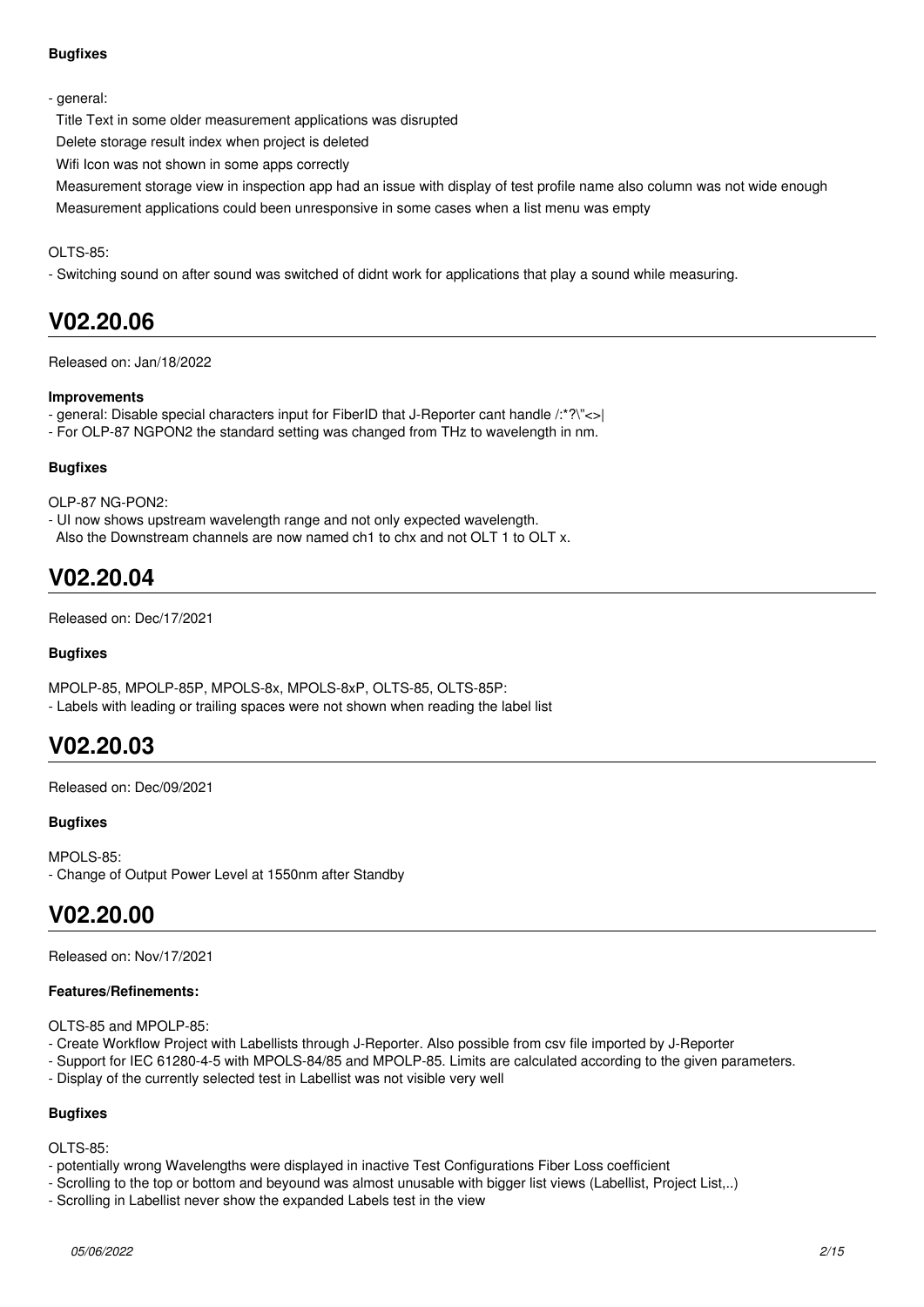- BiDi measurement: Device had to be restarted if testing was executed too fast.

MPOLP-85/MPOLS-85:

- Scrolling to the top or bottom and beyound was almost unusable with bigger list views (Labellist, Project List,..)
- Scrolling in Labellist never show the expanded Labels test in the view

MPOLS-85:

- wrong margins were displayed for single channels on MPOLS with new calculated limits

All SCF Devices

- Status Bar Text was Flickering upon entering Application GUIs

### **V02.18.03**

Released on: Mar/30/2021

#### **Features/Refinements:**

OLP-88S: - WiFi Connectivity issue with DTAG SAA fixed

### **V02.18.00**

Released on: Dec/22/2020

#### **Features/Refinements:**

MPOL<sub>x</sub><sup>.</sup>

- Temporary Communication Issues fixed
- Hint for new Reference Enforcement after 24 Hours implemented

OLP-88:

- Wrong wavelength indication in XGSPON detailed view fixed

OLTS-85:

- Choice between Reference- and Standard Grade Connectors available
- Hint for new Reference Enforcement after 24 Hours implemented
- Support Addendum TIA-568.3-D-1 standard in TIER1

General:

- Support of Italian Language

## **V02.16.00**

Released on: Aug/18/2020

#### **Features/Refinements:**

 $OLP-85$ 

- Indication of InService Loss Test ON/OFF

### MPOLx:

- Limits for Reference Quality Check are adapted depending on reference method (1 cord, 2 cord, 3cord)
- Fix in Detail View of Reference Quality Check: Power Levels in in Detail View are now displayed in correct colors
- LED/Laser of MPOLS-84/85 could not always be switched ON and Off with the "Center Key"
- Enlarging Reference Check Levels

### OLP-88S:

- Invalid Settings on OLP-88S were removed

### $OLI$  TQ  $85$

- TRC Length was incorrectly calculated when the device was set to feet insted of meter

### General:

- SmartAccess Anywhere Packages can only be installed on OLP-88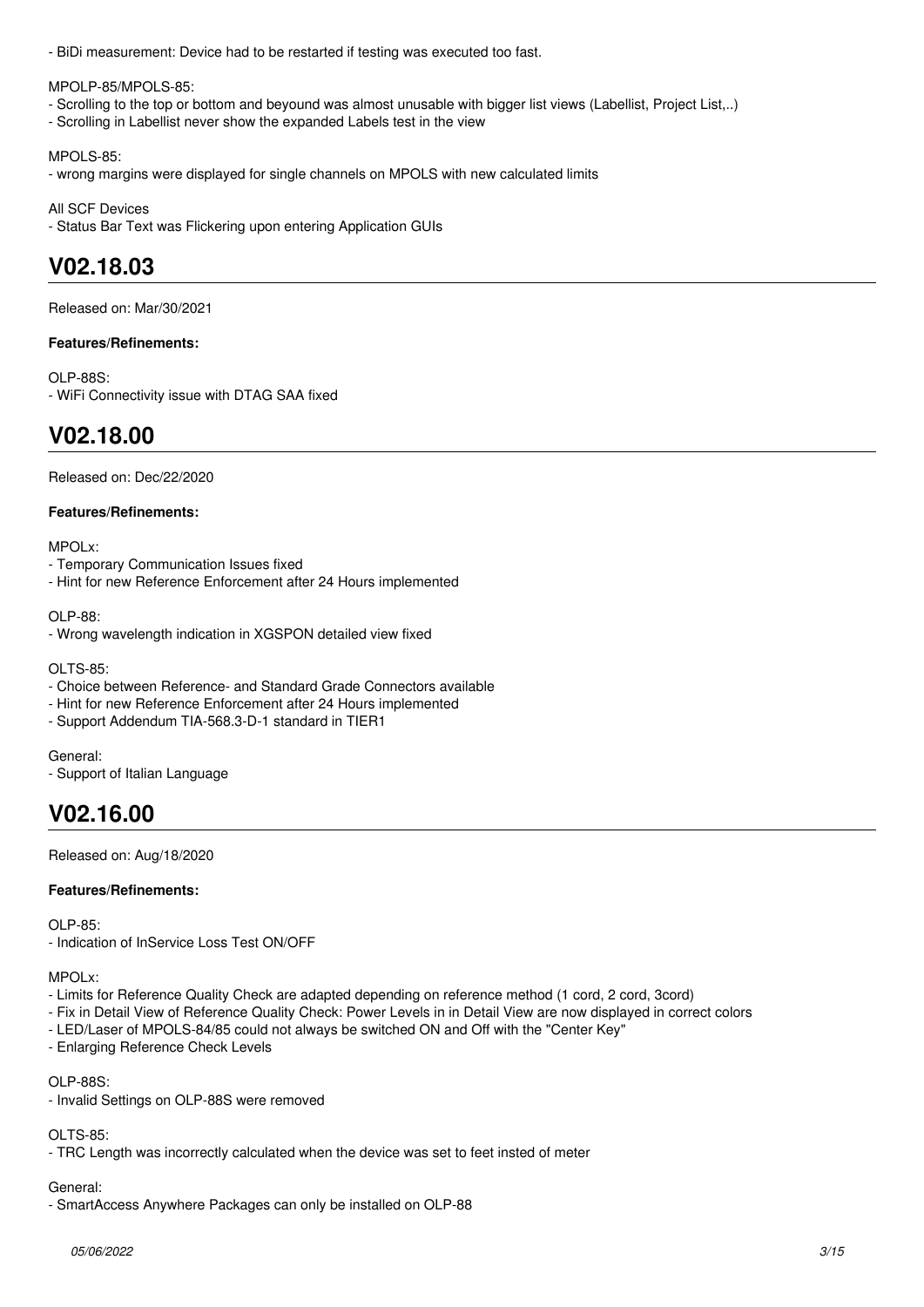# **V02.14.04**

Released on: May/18/2020

#### **Features/Refinements:**

OLP-87:

- Fix for S/W crash during Reference value setting

MPOLx: - Fix for mixed up Limits with 850/1300nm

## **V02.14.03**

Released on: May/11/2020

#### **Features/Refinements:**

OLTS-85:

- Wrong Fiber Length calculation with Length unit setting to feet was fixed.

MPOLx:

- Even after a good reference prpocedure the MPOLx device has shown an issue with TRC-1.
- Shortened Connection establishment when more than 1.000 results are saved.

## **V02.14.02**

not released!

## **V02.14.01**

Released on: March/16/2020

#### **Features/Refinements:**

OLTS-85:

- Under "Test Configuration --> Cable & Connector Settings", a customized cable couldn't be selected once the device was turned off and on again.

MPOLx

- improvements to set-reference wizard

### **V02.14.00**

Released on: February/28/2020

#### **Features/Refinements:**

MPOLX-85:

- New Fibermap Application on MPOLS-8x and MPOLP-85
- Further Improvements of Loss measurement accuracy due to compensation of singlemode PDL

#### SmartClass Fiber Workflow:

- Deleting of Cable Sets enabled

- Removing leading and subsequent blanks in project names

## **V02.12.03**

Released on: December/10/2019

#### **Features/Refinements:**

MPOLP-85:

- Improved compensation of polarisation effects for single mode fiber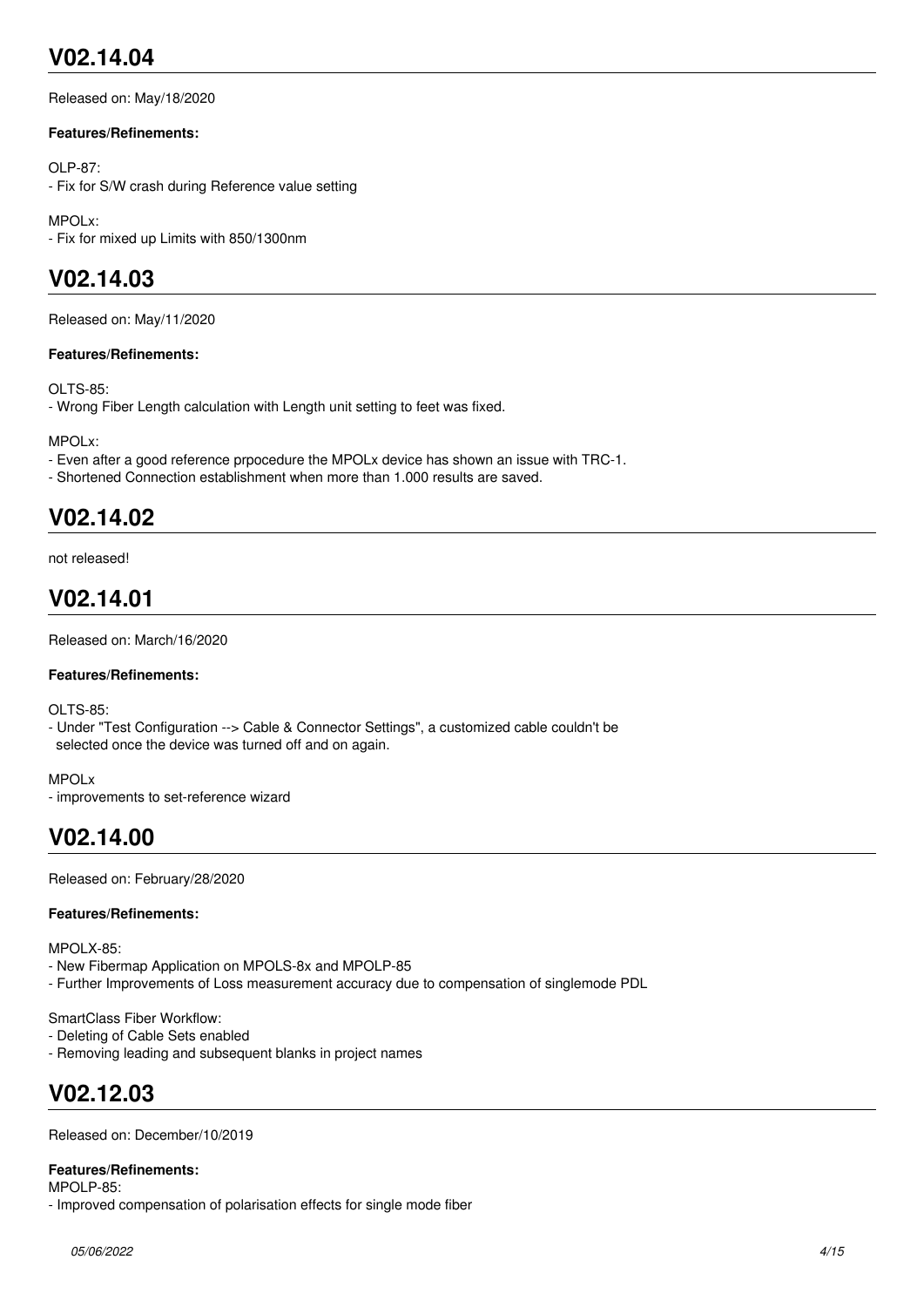### **V02.12.02**

- Obsolete

### **V02.12.01**

Released on: August/28/2019

#### **Refinements:**

OLP-88:

- Typo and GUI Layout Issue fixed under French Language setting

### **V02.12.00**

Released on: August/21/2019

#### **Features/Refinements:**

Overall:

- Connectivity with SmartAccess application
- Management of SmartAccess packages

OLP-88:

- Improved input protection for 1490 nm

MPOLx:

- Test Reference Cord length handling
- Improved length measurement
- Improved Memory Management and Usability for Projects with a large amount of stored data
- New Multi Mode cable type OM5

OLTS Loss/Length:

- Test Reference Cord length handling.

#### **Fixes:**

General:

- Removed 'Copy Project' for Workflow Projects

MPOLx:

- Bug Fix for Connection Loss in case of large amount of stored data

OLP-88: - Video wavelength (1550 nm) is now available on overview screen

## **V02.10.00**

Released on: Mai/15/2019

**Features/Refinements:** XGS-PON support for OLP-88 in combination with option "Add XGS-PON Wavelengths 2327/94.04"

### **V02.08.02**

Released on: Mar/25/2019

#### **Fixes:**

Compatability to devices with laser sources on Hardware Version: 2315-7001 **How to show HW Version** ===> In homescreen press **HELP** button ===> Then press **Device Info**

### **V02.08.01**

Released on: Jan/08/2019

#### **Features/Refinements:**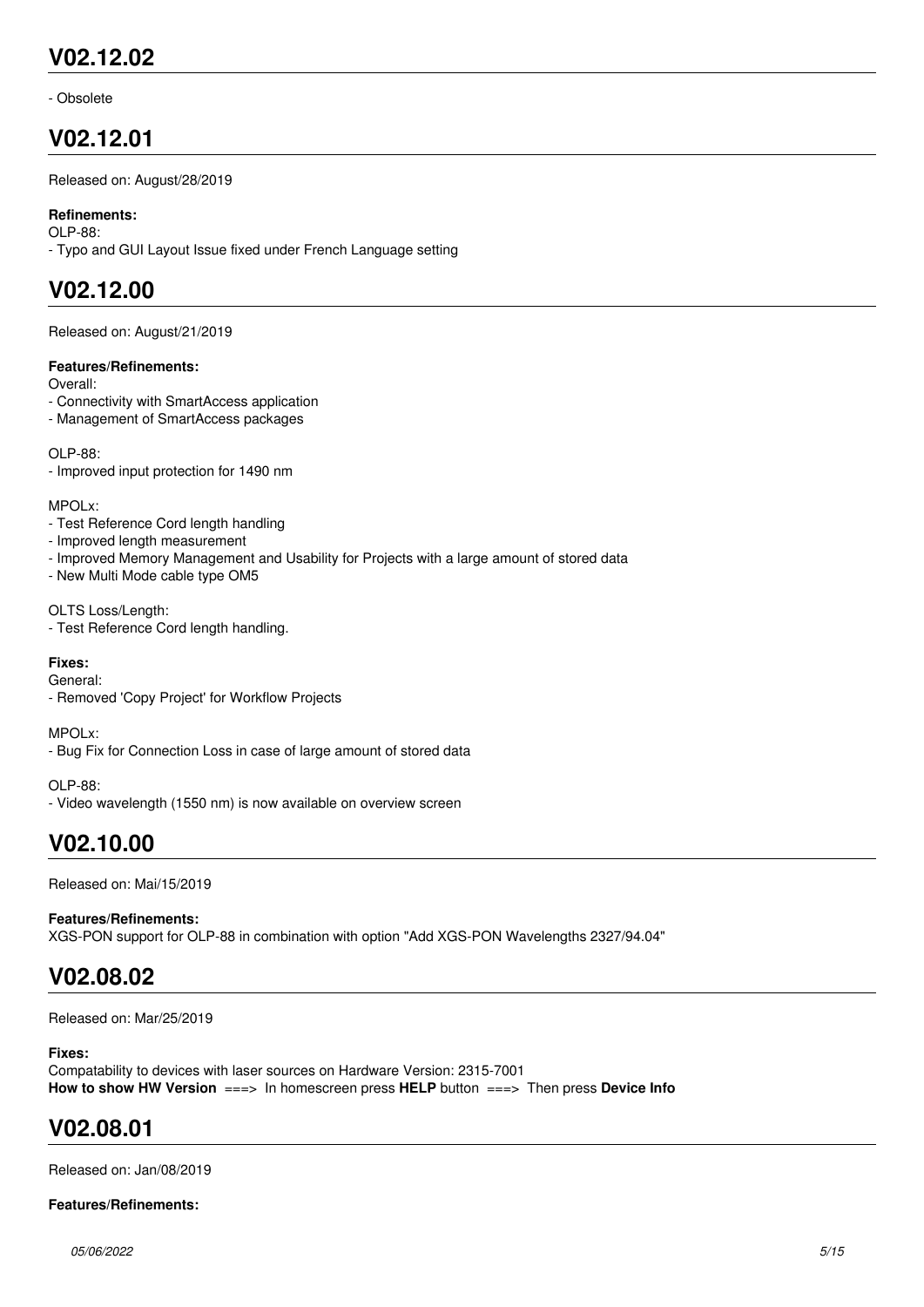Support of Portuguese language

#### **Fixes:**

Length measurement showed allways 0.0ft/m

## **V02.08.00**

Released on: Nov/28/2018

#### **Features/Refinements:**

Overall:

- Improved Memory Management and Usability for Projects with a large amount of stored data
- Data Export function extended for SmartReporter
- Added Chinese Language.
- Added Portuguese Language

MPOLx:

- PSM4 Limit added for SM MPO measurement

#### **Fixes:**

General:

- Bug Fix for Length Limit Import of CertiFi MPO Test Configurations

### **V02.06.04**

Released on: Aug/09/2018

#### **Fixes:**

MPOLx:

- Strong Temperature dependency for length measurement on multimode fibers

# **V02.06.03**

Released on: Aug/06/2018

**Fixes:** MPOLx: - Improved communication stability

### **V02.06.02**

Released on: Jul/30/2018

**Fixes:** MPOLS: - Fixed wrong temperatur measurement

# **V02.06.01**

Released on: Jul/17/2018

**Fixes:** MPOLx: - Fixed occasional connection issue

## **V02.06.00**

Released on: Jul/16/2018

### **Features/Refinements:**

General:

- Screenshot shortcut (long press of workflow and save button) and export to USB drive

- Updated translations. Added Japanese (ja\_JP) translation.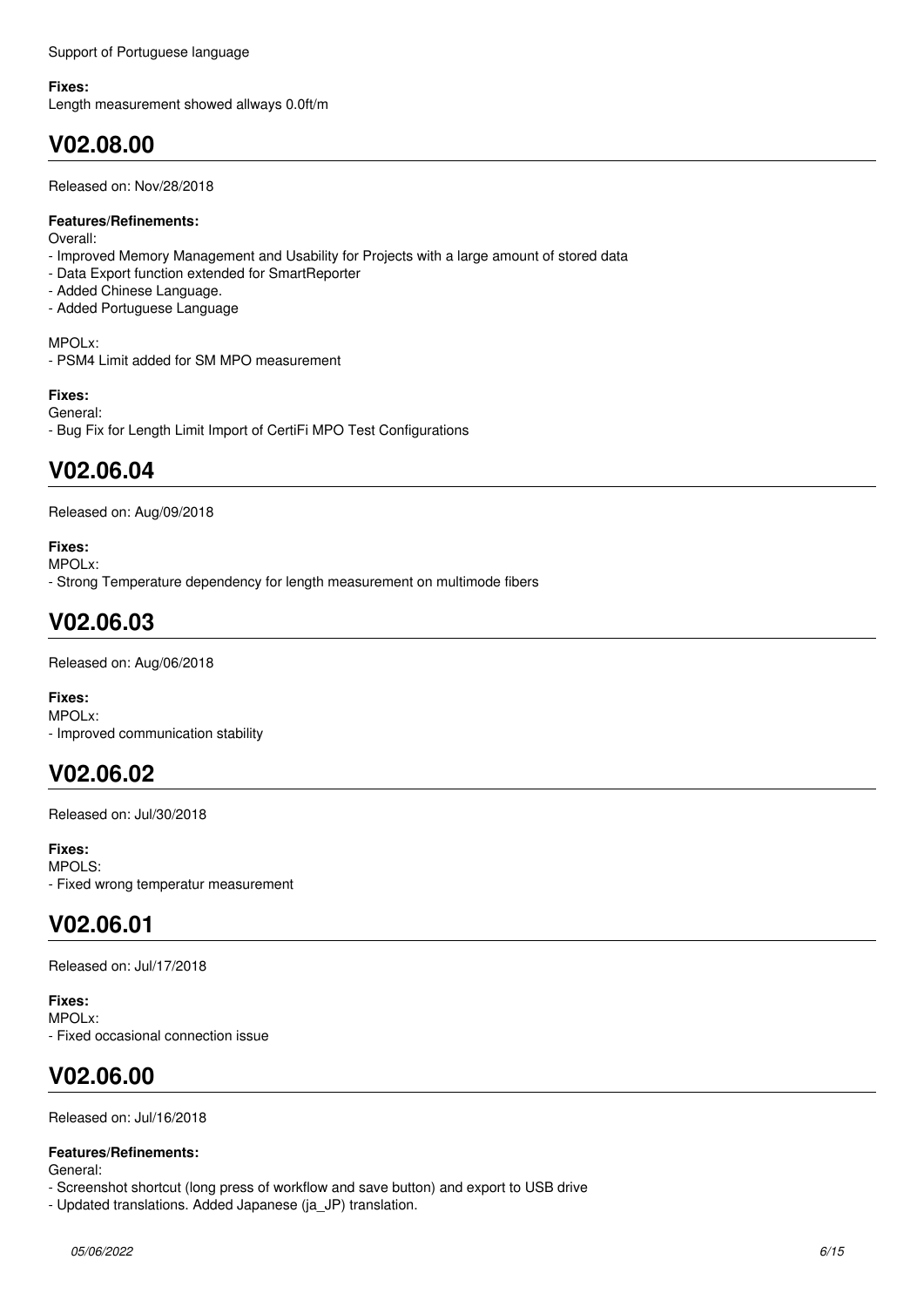- Updated application icons

- Multiple user interface enhancements

OLTS Loss/Length:

- Mixed operation of PCM and non-PCM versions

#### MPOLx:

- Loss deviation verification for individual fibers after referencing
- Improved referencing sequence with animations
- Support of MPO-12 4x4 cables (where center 4 fibers are not present). **HW Revision 005 or higher required!**
- New setup :TIER1MFR:SENS:POW:REF:LIST. Returns a sorted list (depending on the polarity) of reference power values
- Mixed operation of PCM and non-PCM versions
- Certifi support

#### TruePON:

- Increased processing speed for multiple ONT activation

#### **Fixes:**

General:

- Bluetooth still discoverable even when disabled
- USB flash drive issue while disconnecting when 2 drives are attached

TruePON:

- Fixed ONT serial number detection issue with FiberHome OLTs

## **V02.04.04**

Released on: May/16/2018

#### **Features/Refinements:**

OLTS Loss/Length:

- Measurements can be performed now with a mixture of PCM and non-PCM Versions of OLTS Testers

MPO Loss/Length:

- Measurements can be performed now with a mixture of PCM and non-PCM Versions of MPO Testers

#### **Known bugs**

On single mode sender devices (MPOLS-85) the output level can be 3dB lower than shown on the display

## **V02.04.03**

Released on: April/10/2018

#### **Features/Refinements:**

General:

- Added showing Bluetooth PIN in Bluetooth Settings Menu
- Fixed back key issue in input dialog

#### OLTS Loss/Length:

- Added cancelling the Swap Cables state by pressing the back key
- Refined pairing error messages so one can better see if the error is due to non-matching instruments or different software versions
- Improved repeatability of length measurement
- Fixed issue with calculation of margin limits
- Fixed missing bi-directional result display in measurement data
- Fixed issue with different cable losses in bi-directional measurements
- Fixed various issues in test procedure that caused test errors/aborts

MPO Loss/Length:

- Added support of MPO-8 connectors (Center-8 and 4x4)

Microscope/PCM:

- Fixed issue with light overexposuring

### **Known bugs**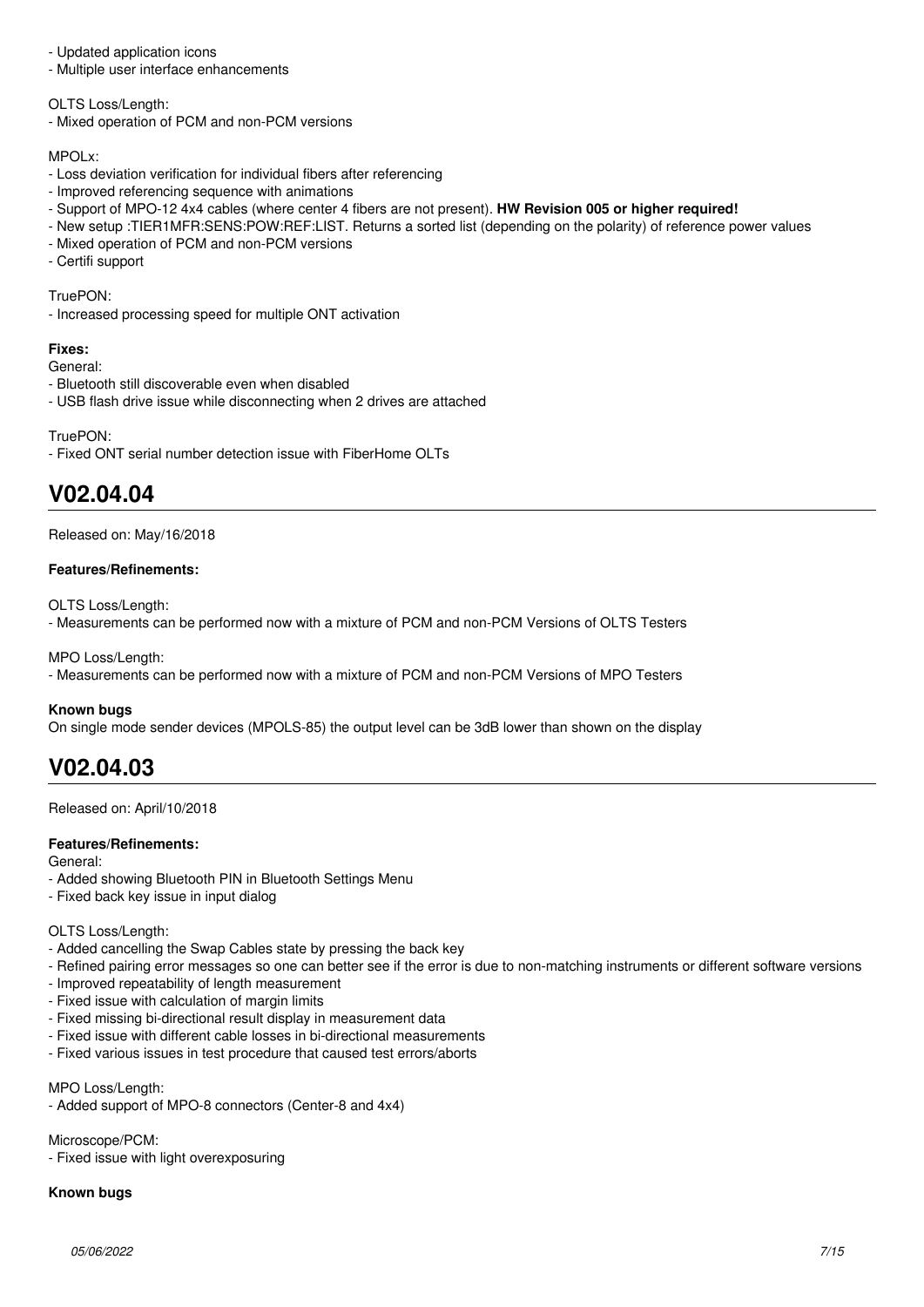### **V02.04**

#### Released on: February/16/2018

#### **Features/Refinements:**

- MPOLx and OLTS devices: wlan and bluetooth options are integrated by default.
- All: Added input for static ethernet settings.
- All: Added auto-increment feature for fiber index.
- Microscope/PCM: Removed obsolete default Test Profiles
- MPO Powermeter: Added warning when active wavelength is different from reference wavelength.
- MPO Powermeter: Recall the previously selected channel when switching back from table to bargraph view.

#### **Fixes:**

- All: Wrong measurement numbers in test results list.
- All: Fixed various typos.
- OLTS Loss/Length: Fixed various connection/communication issues between local and remote devices.
- PCM: Changed wrong status message "PCM not connected" with "PCM is initializing"
- LaserSource: Wrong power limits in level adjustment screen when changing between CW and modulated signals.
- MPO Powermeter: Fixed refreshing issue in bargraph view.

#### **Known bugs**

- Calibration of touch screen becomes effective only after a restart
- MPOLS-85 level fluctuations of +/-0.1dB

### **V02.02.07**

Released on: December/22/2017

#### **Features:**

- Bluetooth and wifi options equipped as standard on MPOLx and OLTS

#### **Fixes:**

- Improvement of measurement accuracy (length/loss) on OLTS
- Improvement of bluetooth and wifi connectivity
- randomly false LOSS measurements displayed on MPOLx
- battery deep discharge

#### **Known bugs**

 - AC adaptor plugged in, no accu and device is switched off => after hours the device will not start up when pressing power ON key.

This happens also with dry cell battery and AC adaptor plugged in.

**solution** => unplug and plug in the AC adaptor => now power ON again

### **V02.02.06**

Released on: November/23/2017

#### **Fixes:**

- On MPOLx length measurement with multi mode sender was uncertain

### **V02.02.05**

Released on: November/08/2017

#### **Fixes:**

 - USB interfaces are switched off during SCF device startup to prevent device from over current caused by external plugged devices

- New MCU firmware for more accuracy in MPOLP power measurement
- Some minor fixes

## **V02.02.04**

Released on: October/23/2017

#### **Features:**

- Support for NGPON2

## **V02.02.03**

Released on: October/16/2017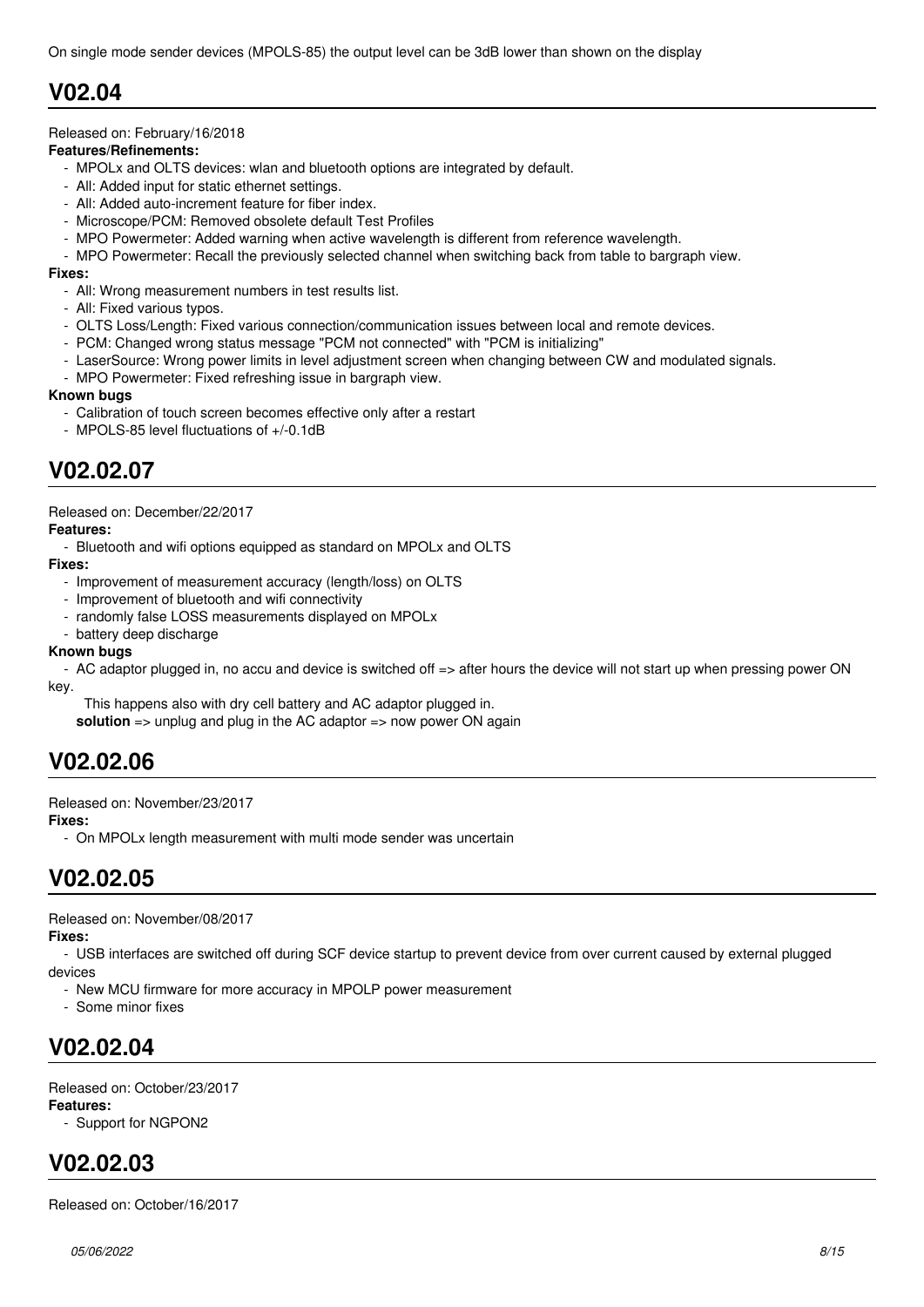#### **Fixes:**

- Output value for laser source ist now adjustable during calibration (not for customer use)

### **V02.02.02**

Released on: October/09/2017

#### **Fixes:**

- After suspend/resume (short POWER off) MPOLx Source/Powermeter did not work again

### **V02.02.01**

Released on: October/12/2017

- Only for internal use

### **V02.02.00**

### Released on: September/28/2017

**Features:**

- New MPOLx Source application
- New MPOLx Powermeter application
- Ported OLTS L/L application to V2UI
- Ported SOURCE application to V2UI
- Added enabling/disabling unsaved result warning to MPOLx L/L
- Added Activation Button to project, test profile, test configuration lists
- Added Tab View key navigation (up/down arrow keys)
- Added List View wrap around for key navigation
- Added List View auto repeat functionality for key navigation
- Added Application loading spinner

#### **Fixes:**

- Changed remote control return value for array results from 0,0,0,... to 9.91E37 (NaN)

### **V02.00.07**

Released on: August/30/2017

**Fixes:**

- Changes for TIA Input recognition, mult imode needs higher offset avoiding failed channel detection

- New MCU firmware update method, update if firmware on mcu != local mcu firmware stored on i.mx system => take highest from i.mx

### **V02.00.06**

Released on: August/17/2017

#### **Fixes:**

- Application didn't start up after short pressing ON/OFF (sleep mode)

### **V02.00.05**

Released on: July/20/2017

**Fixes:**

- Various fixes in MPOLx-85 Loss/Length application.

## **V02.00.04**

Released on: July/17/2017

#### **Fixes:**

- Occasional serious error after updating instruments.

## **V02.00.03**

Released on: July/12/2017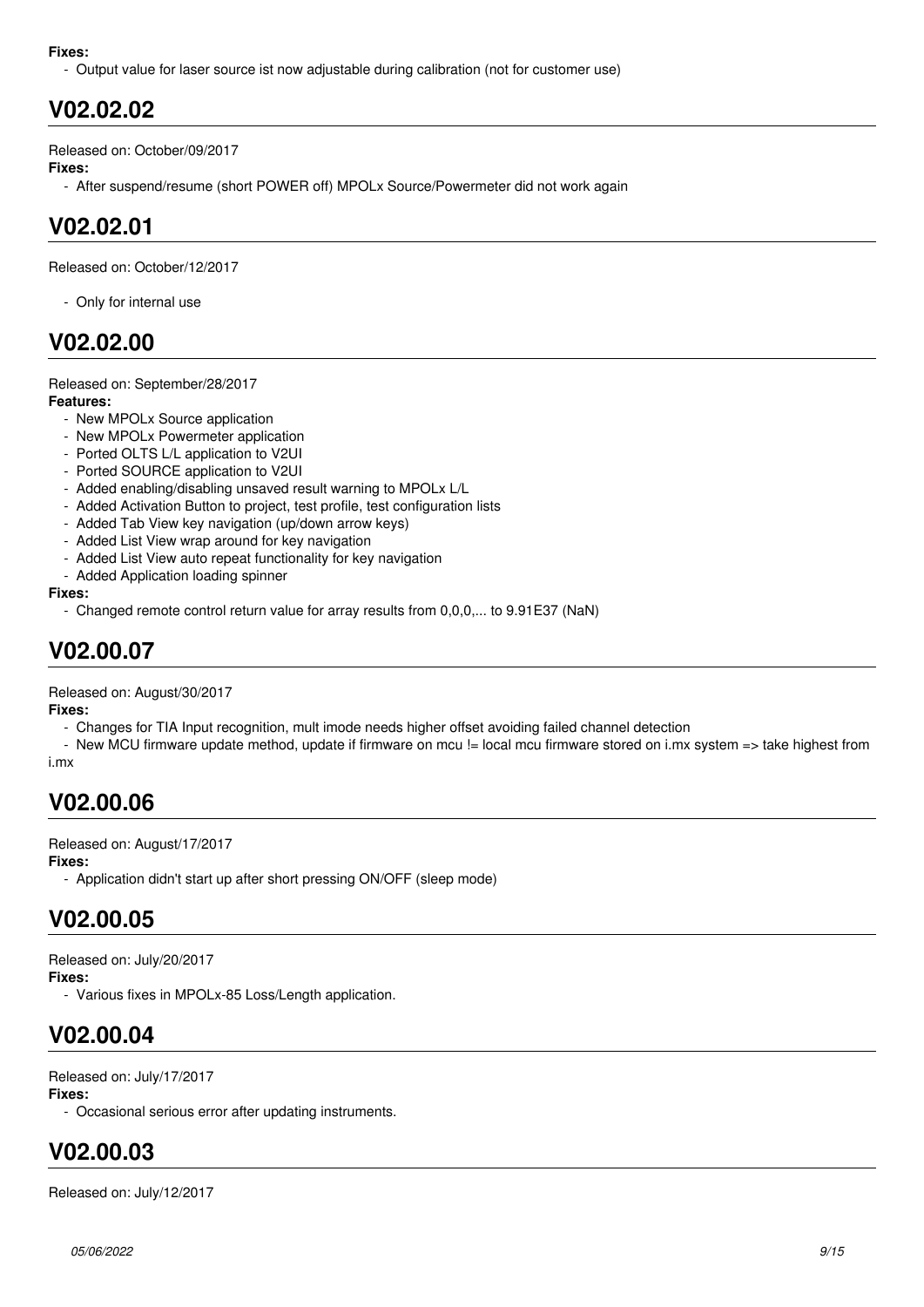#### **Fixes:**

- Issue with manufacturing remote command

# **V02.00.02**

Released on: July/05/2017

#### **Fixes:**

- OLTS-85 Loss/Length: Fixed issue in length measurement.
- MPOLx Loss/Length: Fixed channel switching issue.
- MPOLx Loss/Length: Fixed communication issue.

### **V02.00.01**

Released on: June/01/2017 **Fixes:**

- SW update issue

## **V02.00.00**

Released on: May/22/2017

This release provides:

- **Changed port number from 5800 to 8000 due to compatibility reasons with other VIAVI devices**
- New color scheme for Homescreen and several Menues
- Differentiation of Test Tool Projects and Workflow Projects for "CertiFi Cloud Application" (CertiFi supports only OLTS-85)
- Support of WiFi Ad-Hoc Mode
- Support of Bluetooth Interface
- Support of new Applications MPOLS-85 and MPOLP-85
- Fast discharge of dry batteries fixed
- Status Bar in Inspection App removed
- Improved OLTS Connectivity Procedure
- OLTS Tier1 Application was renamed to Loss/Length
- OLTS-85 reference value is assigned to the Remote Serial #
- Delete Results and Projects on OLTS Remote enabled
- Various Bugfixes and Improvements

### **V01.28.05**

Released on: November/09/2016

This release provides:

- Correct indication of cable length in feet
- Improved battery charging in standby mode
- Improved connectivity of Local and Remote for OLTS-85

# **V01.29.90 (2327,2328 | OLP-88 only)**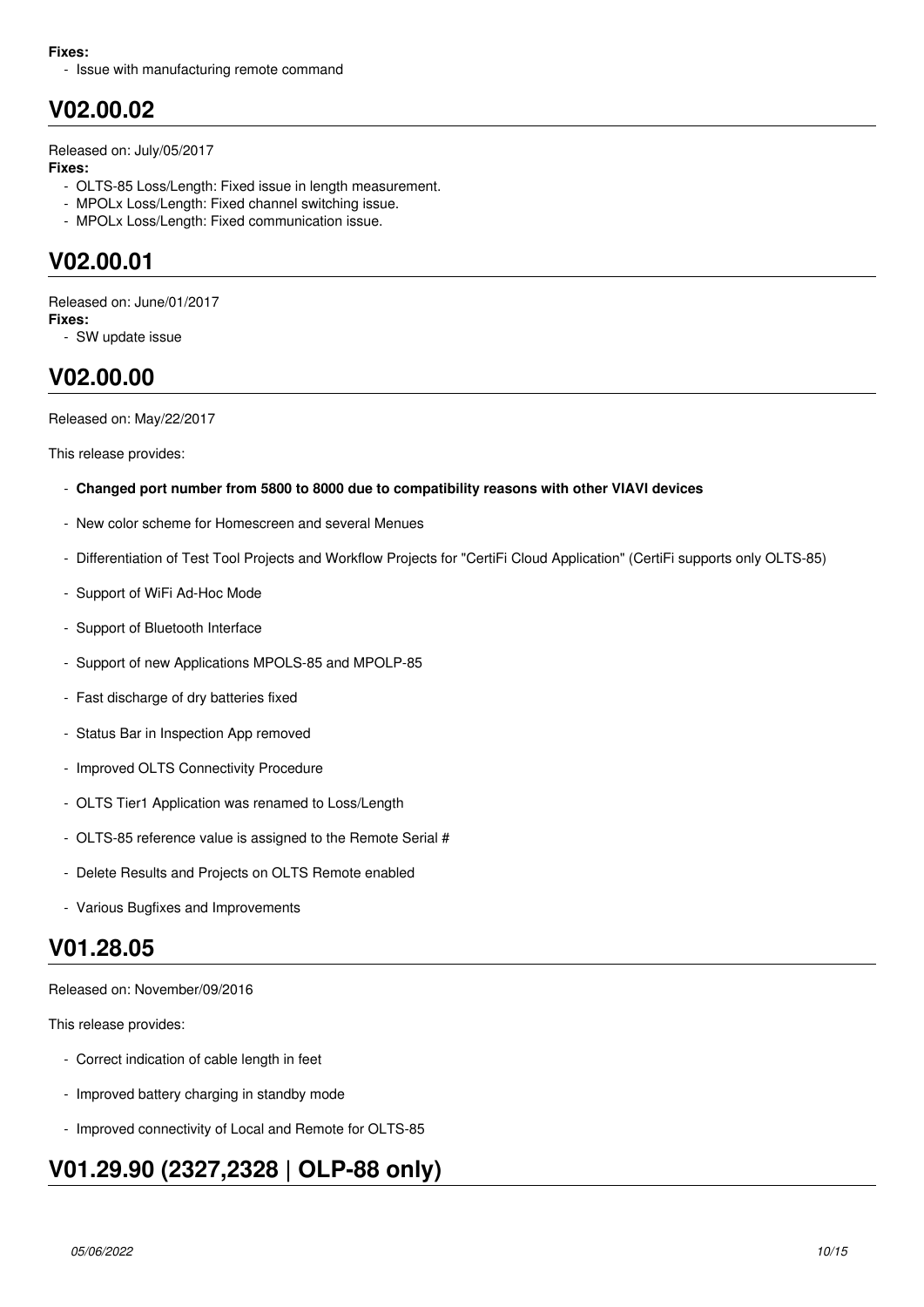This release provides:

### **TruePON application:**

- French translation

### **V01.28.03**

Released on: August/08/2016

This release provides:

- Info dialog box with "Negativ Loss" resultes

\*Bugfixes

- wrong "Multi Mode" length measurement

# **V01.29.18 (2327,2328 | OLP-88 only)**

Released on: June/16/2016

This release provides:

### **TruePON application:**

- Detection of deactivated ONU/ONTs
- Detection of disabled ONU/ONTs
- Detection of OLT type
- Detection of ONU/ONT type
- PON-ID format selection (ASCII or hexadecimal)
- Access measurement detail screens via on-screen menu
- Redesigned measurement data detail views
- Added power level to summary view
- Added wavelength in power level detail views
- Various minor GUI improvements

## **V01.28.01**

Released on: June/16/2016

This release provides:

Added Loss Application to OLTS-85 / OLTS-85P

\*Bugfixes - Storing of TIER1 Results

### **V01.28.00**

Released on: Mar/09/2016

This release provides:

### **Improvements to all OLx devices:**

- Migration to the new viavi branding
- Improved project management
- Improved save usability across all applications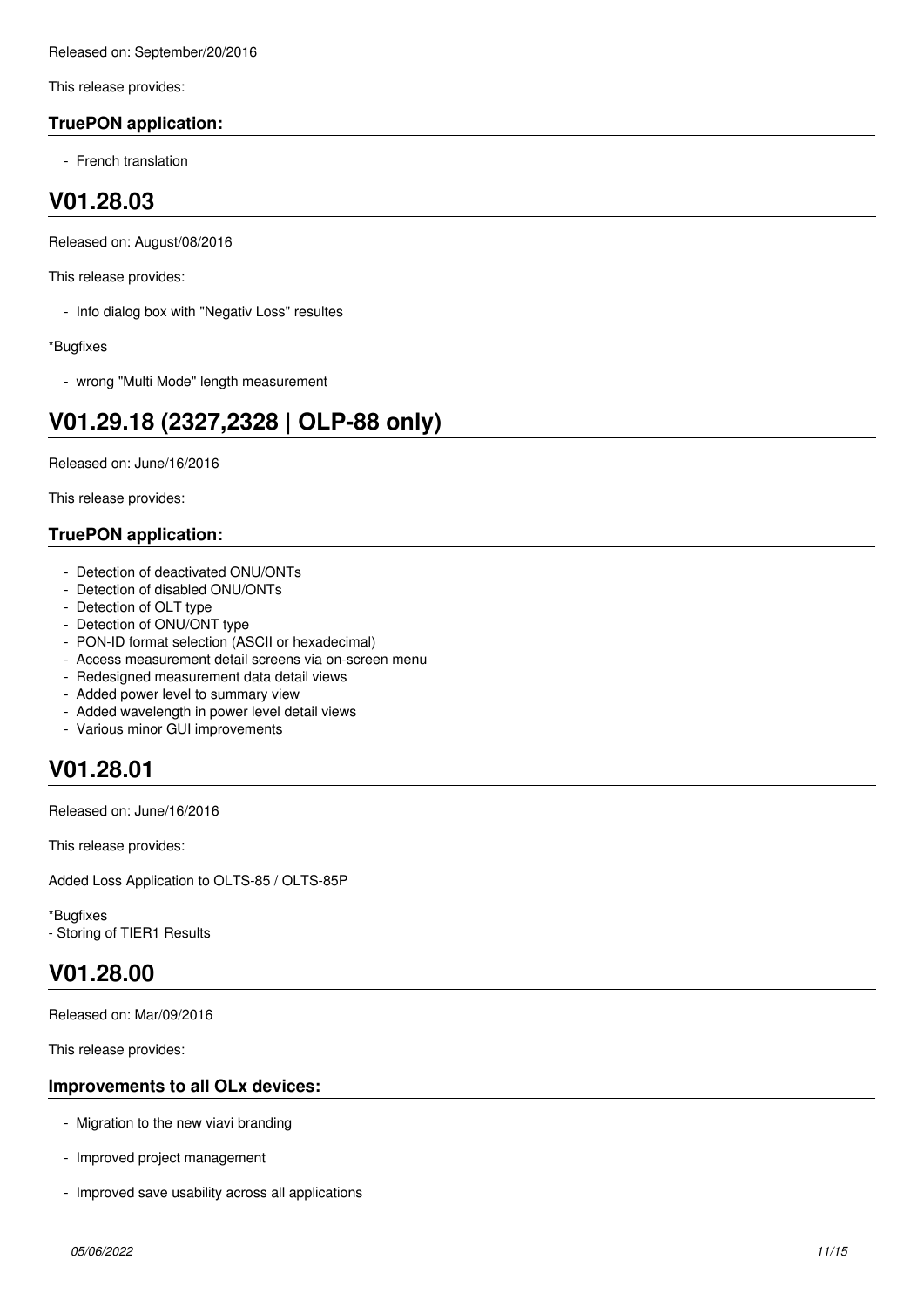### **OLTS-85:**

- Picture import from remote OLTS-85 to local OLTS-85

### **OLP-88:**

- New OLT type detection feature
- New Demo Screens view
- Enhanced Pass/Fail setting capabilities
- Improved detail views
- Various minor GUI improvements

### **V01.26.01**

Released on: Dec/17/2015

This release provides:

- Software for the new OLP-88
- Bugfixes
- If one pressed ON/OFF switch very quick and often, the device hang. To get the device working again it was neccessary to pull out battery an switch of ac adaptor

### **V01.24.03**

Released on: Nov/27/2015

This release provides:

- Software for the new OLTS-85x
- Bugfixes - Memory leaks in microscope part

### **V01.22.04**

Released on:

This release provides:

 - Incorrect storing and deleting of measurement and microscope data when using comma, dots in file names

### **V01.22.00**

Released on:

This release provides:

- In-Service Measurement Option for Powermeter (In-Service Loss Test 2307/94.01)
- Manual and Device Info were moved from System Settings to Help menu on Homescreen
- USB stick detection and data export to USB stick (CSV format)
- New Remote Control Format for Strings that contain commas
- OnScreenMenu indicator
- Ethernet support improved
- Bugfixes
	- Device hangs when a key (other than power key) is pressed while device is switched off (not hard off) => corrected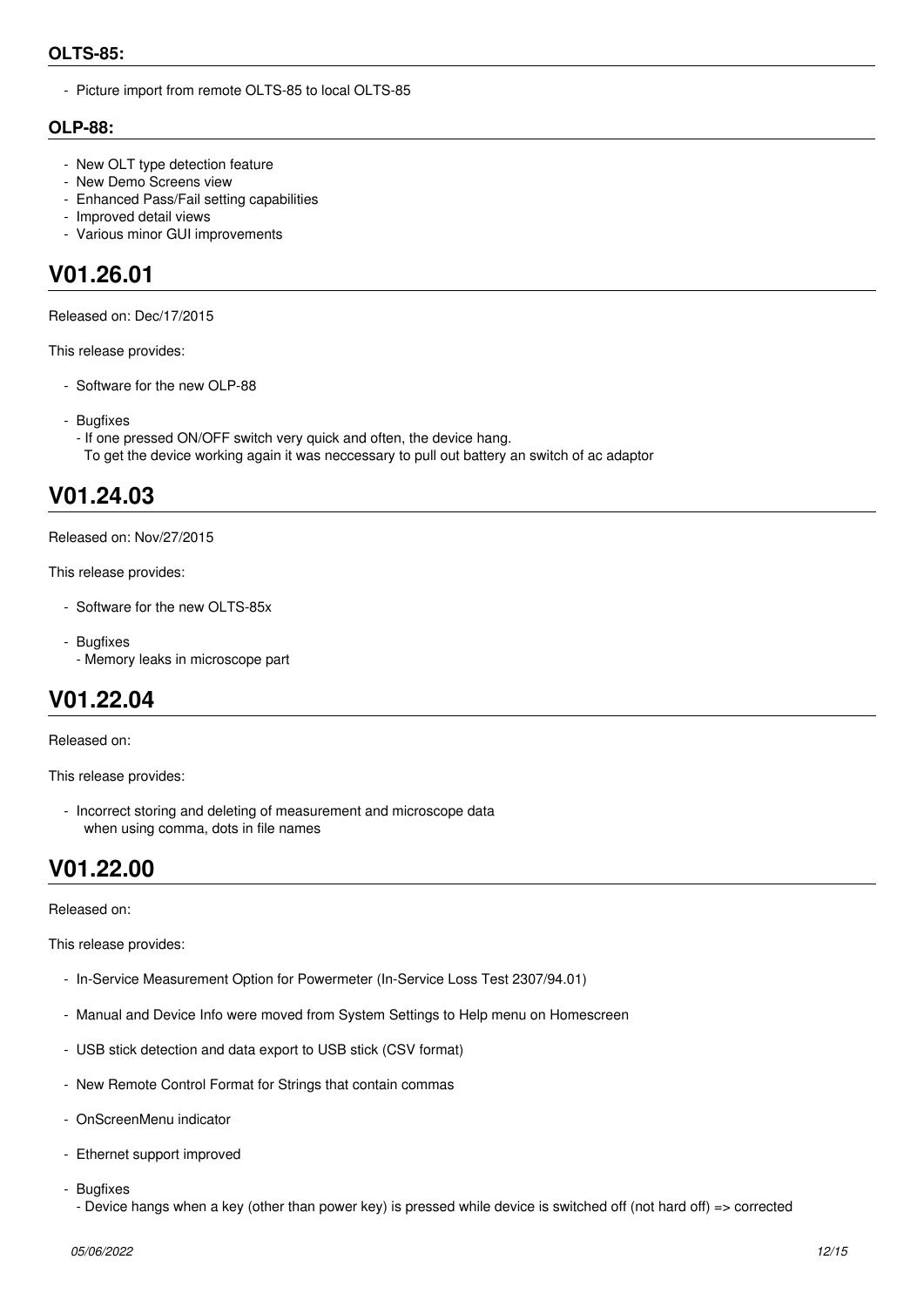#### - AM/PM Time format corrected

- Minor bug fixes and improvements

### **V01.20.00**

Released on: June/18/2014

#### **This release supports the following OLx - Devices (also with PCM-Camera): OLP-87, OLP-85, OLS-85, OLT-85, ORL-85**

This release provides:

- New long time supported (LTS) linux kernel V03.10.26
- Remote control over ethernet
- the new "optical loss test" device OLT-85 and "optical return Loss" device ORL-85
- QWERTY keyboard
- manual for OLT-85 and OLS-85
- Bugfixes -Setting time and date format only had an effect after a project change -Minor bug fixes and improvements
- Known issues:

When turning the device on and it's starting up from cold boot, the ethernet starts with 'DHCP' on. Even if 'STATIC' was selected and the setting screen shows 'STATIC'. If you want to work in 'STATIC' mode please switch to 'DHCP' and back to 'STATIC'

### **V01.18.01**

#### Released on: Feb/05/2014

#### **This release supports the following OLx - Devices (also with PCM-Camera): OLP-87, OLP-85, OLS-85 Attention:**

- Because of reorganizing the internal data storage all your stored measurment data/pictures will be lost.
- Before updating to this new software version, please save you internal stored measurement data and pictures

This release provides:

- Device Manual on Device
- Reporting Generation/Reading on Device with USB Stick export
- Better User Experience when navigating back through menus
- System wide application of Date and Time format: measurement Data, reports etc.
- Some refinements and minor bugfixes

Issues:

 While operating the device remote controlled via USB, please connect external power supply. Or switch "Auto-Off" to never, to prevent from switching to standby mode.

### **V01.14**

Released on: Aug/01/2013

This release provides:

- Ethernet operation
- Ethernet remote control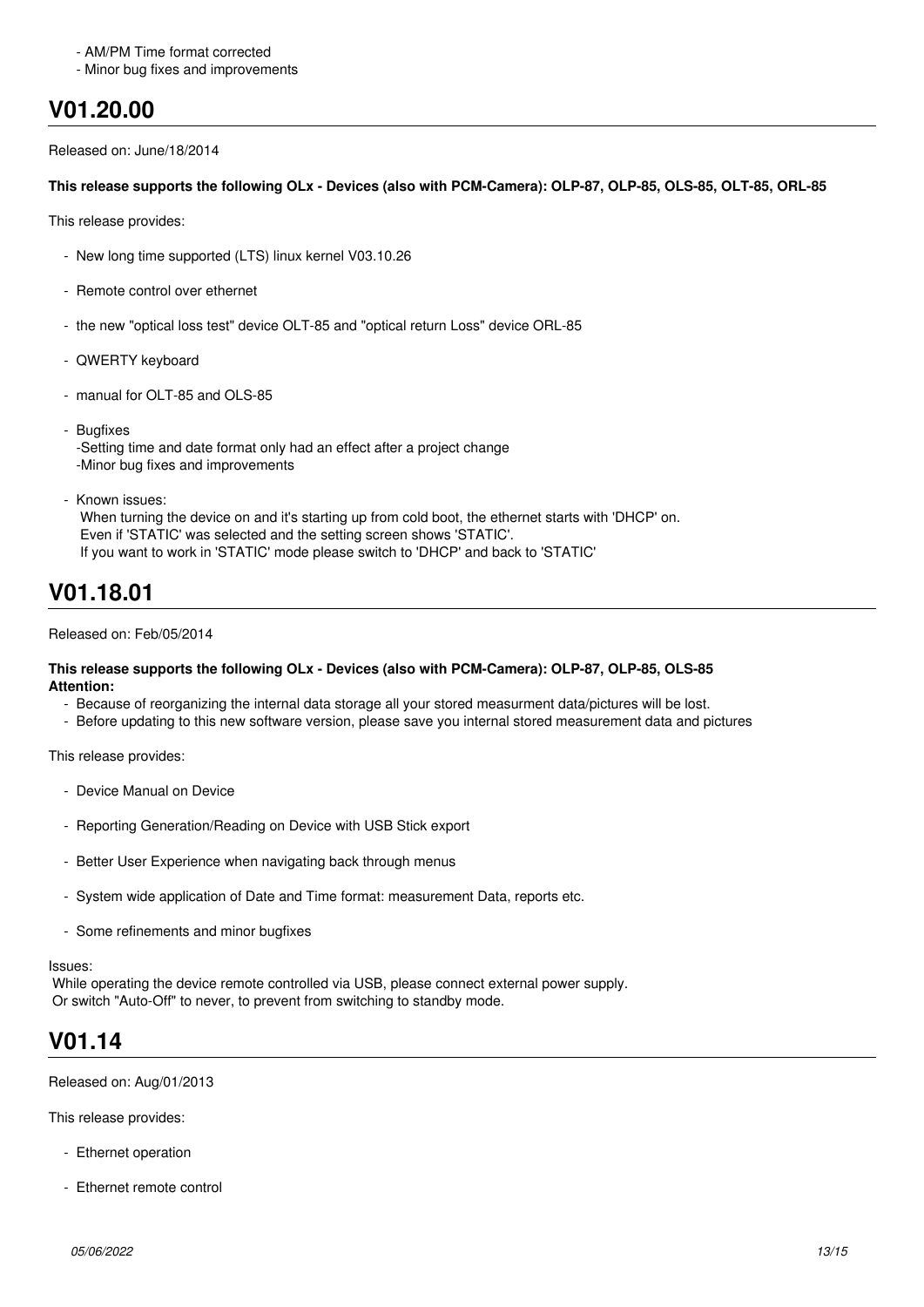- Pass/Fail functionality on powermeter
- Patch Cord Microscope (PCM) on OLP-87P
- GUI improvements
- Some refinements and minor bugfixes

# **V01.12**

Released on: APR/09/2013

- This release provides XGPON capability to OLP-87 devices with max. 5 wavelength. It also supports broadband measurement on the same device
- Support of software optioning
- Software update with USB stick > 2GByte
- Image panning possible in microscope application
- Improved speed
- Improved input checks
- Refinement of usability
- Some bugfixes

# **V01.10**

Released on: DEC/12/2012

### **Description:**

This release provides broadband capability to OLP-87 devices with two wavelength PONmeter

It also provides fixed minor issues and some beautifications for the GUI

## **V01.08**

Released on: OCT/30/2012

### **Description:**

This release provides some fixed issues and minor enhancements for the GUI

### **Fixed issues:**

PLATFORM:

- Microscope application chrashed after 30 minutes
- Camera adjustment was lost after switching power off and on again
- Touch screen misses events occasionally
- Low Battery LED was not working properly
- memory leak in remote application

### **New features and improvements:**

- autoincrement for FiberID when saving measurements

# **V01.06**

Released on: SEP/21/2012